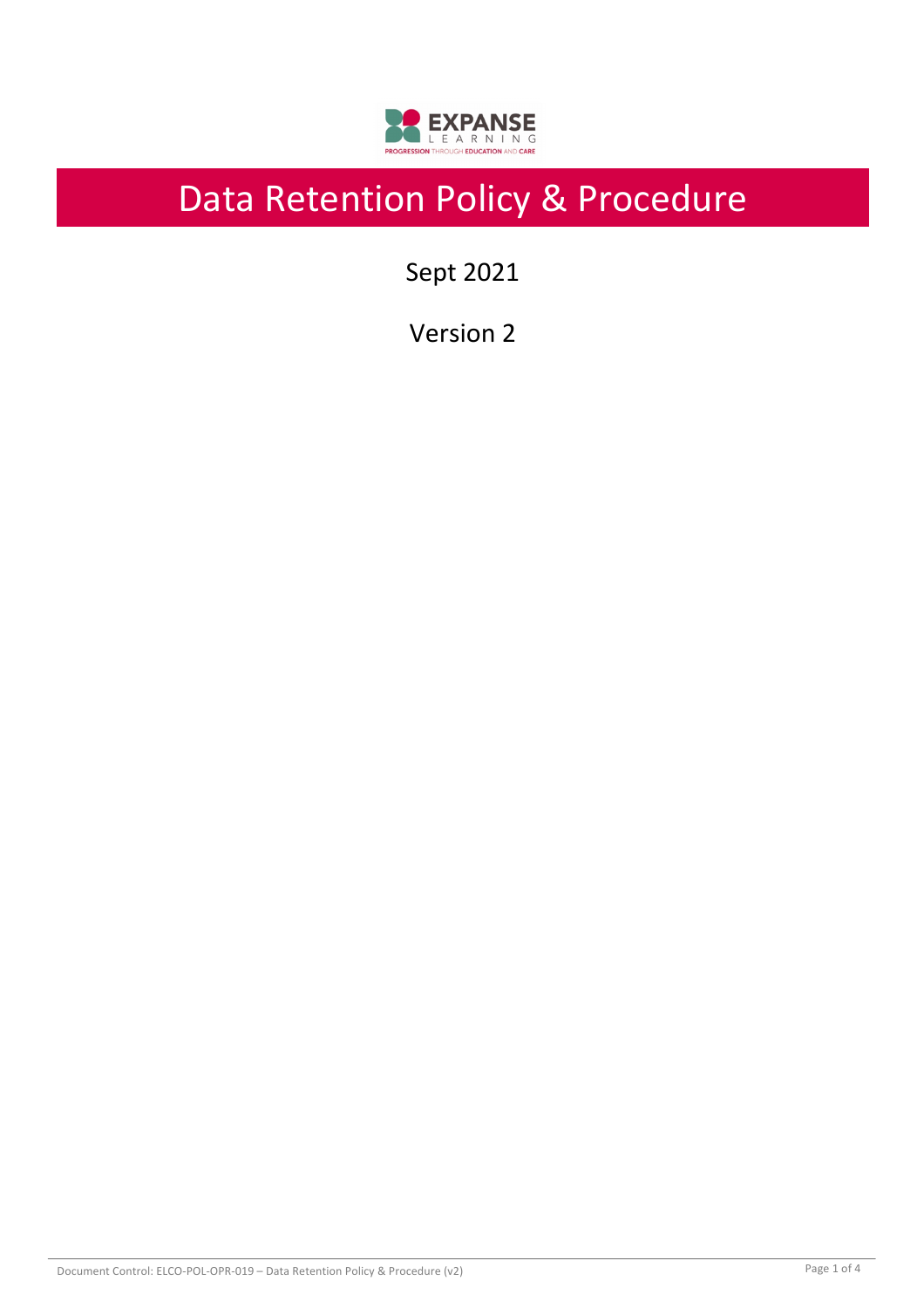# **1. Scope**

This policy applies to all staff at Expanse Learning College (Hereafter referred to as the College).

# **2. Statement**

Expanse Learning aims to ensure that all of its students receive the best possible information advice and guidance so that they are able to make informed decisions about the programmes best suited to their individual needs. We also consistently strive, through every aspect of our activities to ensure that the student experience meets or exceeds the students' original expectations.

We seek to constantly improve outcomes for our students through ongoing observation and evaluation of processes, the collection of feedback and the consistent monitoring of key performance indicators such as retention, achievement and satisfaction rates.

As an organisation however, we recognise that there will always be circumstances that will impact on a students' ability, capacity or willingness to complete their chosen course and we are committed to exploring all avenues, support arrangements and alternative delivery mechanisms to maximise the possibility of retention and achievement.

## **3. Objective**

The objective of this procedure is to ensure that all students remain in training in order to fulfil their individual learning needs, maximise outcomes, achieve agreed contract volumes and performance measures and meet Awarding Body Standard requirements.

## **4. Responsibility**

All staff have responsibility for adherence to this procedure.

All personnel responsible for supporting the delivery of Expanse Group programmes have responsibility for carrying out the activities detailed in this procedure.

## **5. Method**

Minimising Early Leavers Internal Programmes

- o **Admissions**: All information provided through recruitment processes shall be monitored and reviewed to ensure they provide clear and accurate information regarding the programme, roles, responsibilities and expectations.
- o **Tasters**: All staff involved in the delivery of internal programmes shall ensure that students are provided with sufficient Information, advice and guidance as is necessary to make an informed choice about the programme and have suitable opportunities to experience and understand the learning environment.
- o **Interviews/Initial Assessment**: All interviewers shall endeavour to ensure that students selected for programme have the commitment and capability to successfully complete the relevant programme. In all cases where this decision cannot be clearly determined the application shall be referred to the support and development team for further deliberation.
- o **Induction**: All staff shall ensure that students fully understand their programme and the requirements placed upon them.
- o **Student Support**: All staff shall closely monitor the progress of the student and shall identify any additional required action to ensure the student maintains progress and is comfortable in the demands the programme places on them.
- Review: All staff shall ensure, through the development of a positive relationships, active ongoing support, individually tailored delivery methods and all-party participation, that both the student's motivation is maintained throughout the delivery of the programme.

All parties involved in the review process shall provide open and honest feedback, identify and discuss any issues and agree additional development action, support or intervention as necessary to support sustainability.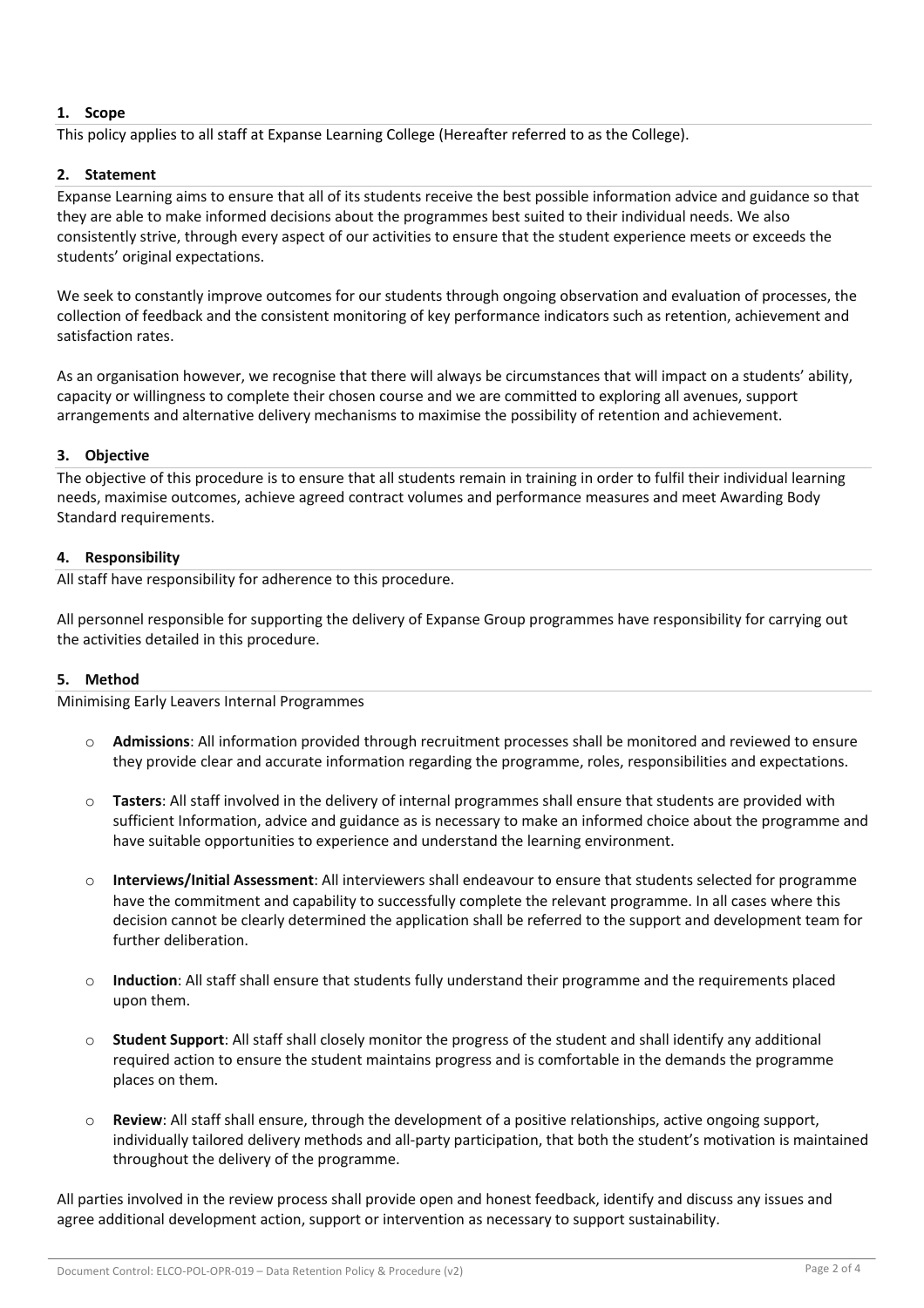Opportunity shall also be provided to raise any potential or existing student concerns with the delivery team during monthly team meetings. These issues shall be recorded on minutes and action plans formulated.

#### **6. Identified Potential Early Leavers**

If it is identified that a student is in danger of leaving the programme, the Tutor/Job Coach in conjunction with the Head of College and parents/guardians/carers/support workers shall carry out an informal support interview with the student.

During the course of the interview every avenue for continued participation shall be explored and any agreed action recorded.

Where the discussion has been successful in encouraging the student to remain on the programme, all involved parties shall be informed and the Learning Support Manager shall ensure that any agreed action is undertaken and shall continue to monitor the motivation of the student closely, offering additional support and encouragement as is required.

Where it has been identified that the student is adamant that they wish to discontinue with their Learning Programme and having exhausted all informal measures to ensure continued participation on the programme, then a formal exit review shall be undertaken, and outcomes recorded.

#### **7. Third Party Update**

In all cases, were a student under the remit of the Local Authority and /or additional support agencies and is in danger of leaving the programme, the Head of College shall inform the relevant parties and seek intervention as appropriate

#### **8. Minimising Early Leavers**

Employer Engagement – Any successful apprenticeship programme can only be achieved through the positive support and commitment of the employer and the development opportunities they can provide:

- o Student Engagement All staff involved in the student recruitment process shall ensure that students are provided with sufficient information, advice and guidance as is necessary to make an informed choice about the programme, the industry sector, the job role and potential career opportunities.
- $\circ$  Pre-Enrolment All staff involved in the enrolment process shall endeavour to ensure that student(s) selected by the employer for the apprenticeship opportunity have the commitment and capability to successfully complete the programme.
- $\circ$  Sign Up The sign-up process should be used as a vehicle to reinforce the objectives of the programme to all parties, to ensure that all parties are fully aware and are happy with the delivery arrangements and support available to them and to gain formal commitment to the programme.
- o Inductions- All teachers shall ensure that students fully understand their programme and the requirements placed upon them. Following induction students should feel confident that they will be fully supported, that the programme is tailored to meet their individual needs and they are conversant and comfortable with the technology utilised.
- o Reviews All teachers shall closely monitor the progress of their students and shall identify any additional required action to ensure the student maintains progress and is comfortable in the demands the programme places on them. Formal recorded reviews shall be undertaken on a six-weekly basis. All parties involved in the review process shall provide open and honest feedback, identify and discuss any issues and agree additional development action, support or intervention as necessary to support sustainability. Employers shall be encouraged to actively participate in the review progress not only to maximise their contribution to the development process but also to minimise and pre-empt any potential employment related issues that may arise.
- o Reporting- The teacher shall on a half termly basis provide a progress report to the Leadership Team for all students on their caseload. Any issues or concerns arising should be discussed in detail recorded and appropriate action identified.

#### **9. Identified Potential Early Leavers**

If it is identified that a student is in danger of leaving the programme or the employer is considering termination of the apprenticeship, the Teacher in conjunction with the student and the employer shall carry out an informal support interview with the student.

During the course of the interview every avenue for continued participation shall be explored and any agreed action recorded.